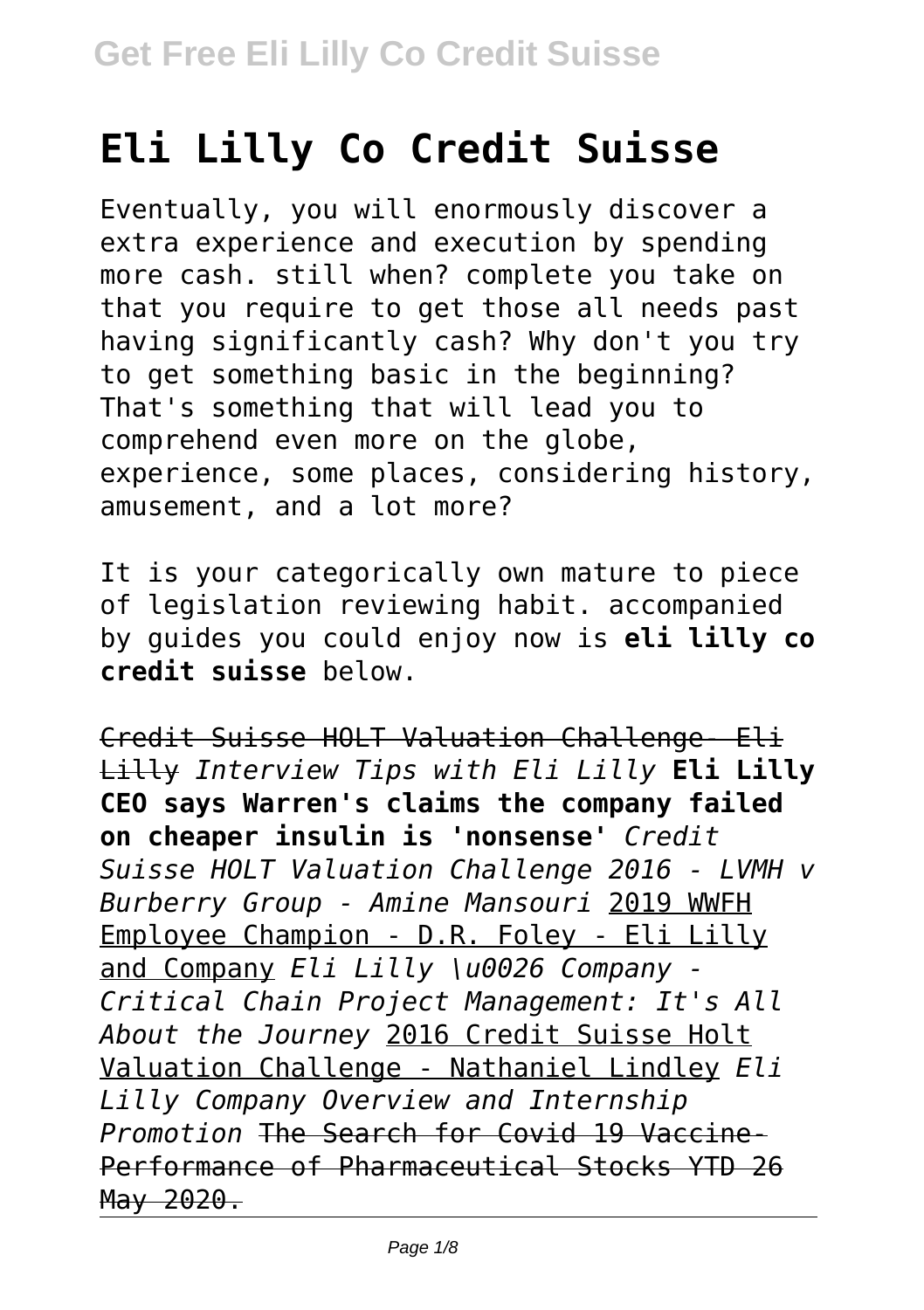Brady Dougan, Former CEO - Credit Suisse*Eli Lilly: A Life Well Lived, 1885 - 1977* 18-56064 Melissa Strafford v. Eli Lilly and Company Pete Buttigieg Picked For Biden's Diverse Corporate Cabinet—Plus, More On Trump's Potential Pardons Imagine Roger Federer Visiting You at Work Hidden Gold: Inside Credit Suisse's Underground Swiss Vault This Is Credit Suisse *Case Study - Hort Masterclass* Why Work at Eli Lilly and Company? Tidjane Thiam defends investment banking | FT Business *CFROI: The HOLT Measure of Return on Capital* A Look at the Manufacturing of Insulin Eli Lilly's groundbreaking drug to treat diabetes *Eli Lilly Antibody Drug Will Reduce Hospitalizations: CEO* Eli Lilly Covid Antibody Drug Cost Based on Nation's Wealth, Says CEO Intro to Eli Lilly Co and Careers in Pharmaceutical Sales Eli Lilly CEO on WHO advising against using remdesivir to treat Covid-19 Who We Are: Lilly Manufacturing **Eli Lilly CEO explains supply chain of Covid-19 antibody drug** Horizon House LuWanna Video courtesy of Eli Lilly \u0026 Company **Inside Credit Suisse: The Big Bet on Swiss Banking** *Eli Lilly Co Credit Suisse* Lilly to Participate in Credit Suisse 28th Annual Healthcare Conference. 11/04/2019. Download PDF. INDIANAPOLIS, Nov. 4, 2019 /PRNewswire/ -- Eli Lilly and Company (NYSE:LLY) will participate in the Credit Suisse 28 th Annual Healthcare Conference on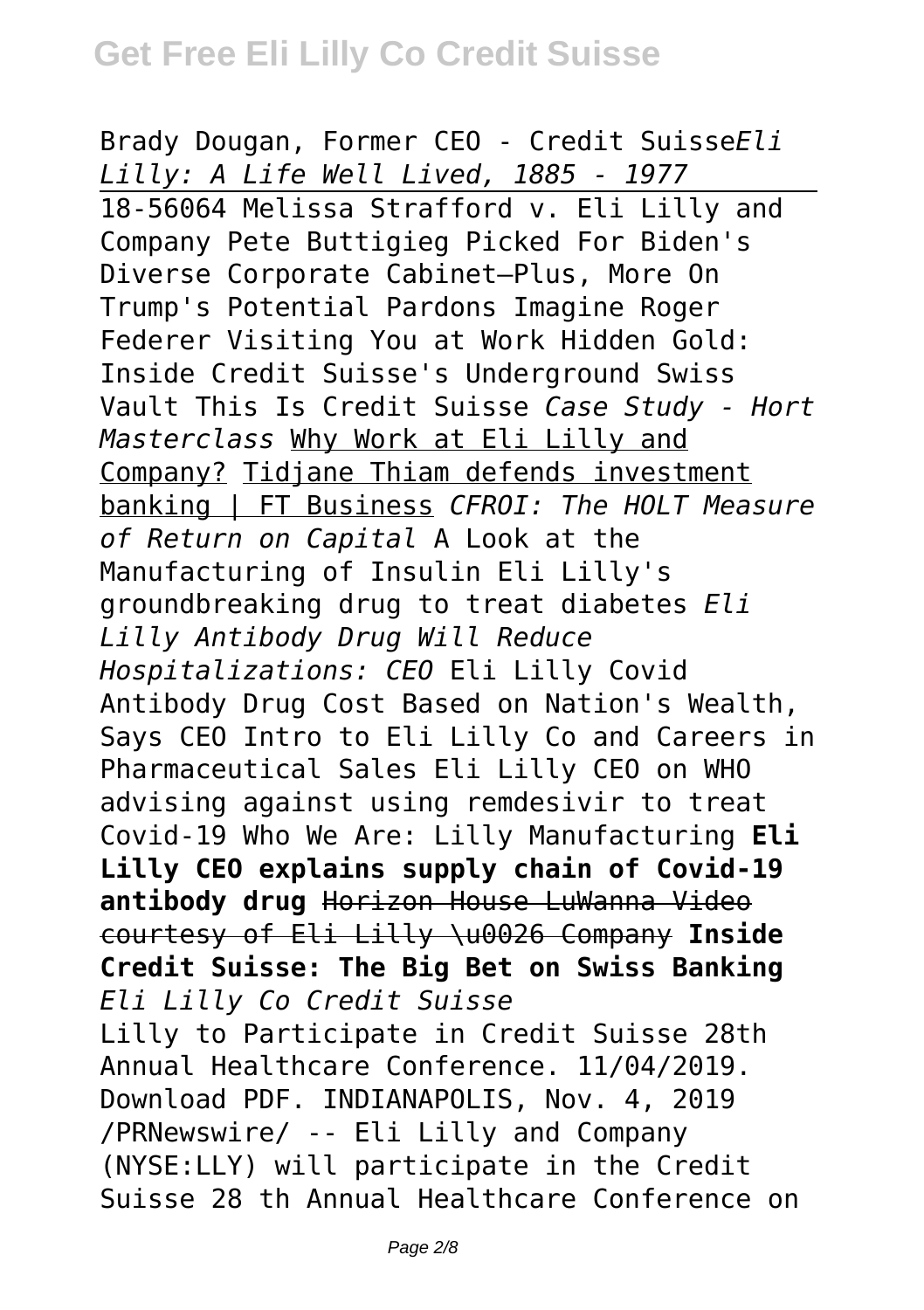Wednesday, November 13, 2019. Anne White, president of Lilly Oncology, Kimberly Blackwell, M.D., vice president, early phase clinical research, and Maura Dickler, M.D., vice president, oncology late phase development, will participate in a ...

*Lilly to Participate in Credit ... - Eli Lilly and Company* Analysts at Credit Suisse downgraded Eli

Lilly and Co (NYSE: LLY ) in October and just three months later, the firm believes another downgrade is warranted. The Analyst Credit Suisse's Vamil Divan...

*Eli Lilly's Challenges Leaves Credit Suisse With A 'Sour ...*

Lilly Insulin Value Program With stress on our economy due to the COVID-19 crisis, we know many people may struggle now more than ever to pay for their medicines. Anyone who has commercial insurance, or no insurance, can purchase their monthly prescription of Lilly insulin for \$35.

*Medicines, Science, News & More | Eli Lilly and Company*

Eli Lilly (Suisse) SA is active in the industry «Trading in consumer goods» and is currently active. The legal headquarters are in Vernier. Eli Lilly (Suisse) SA was founded on 03.01.1978. The company has last changed their commercial register entry on 20.08.2020, under « Notifications » you will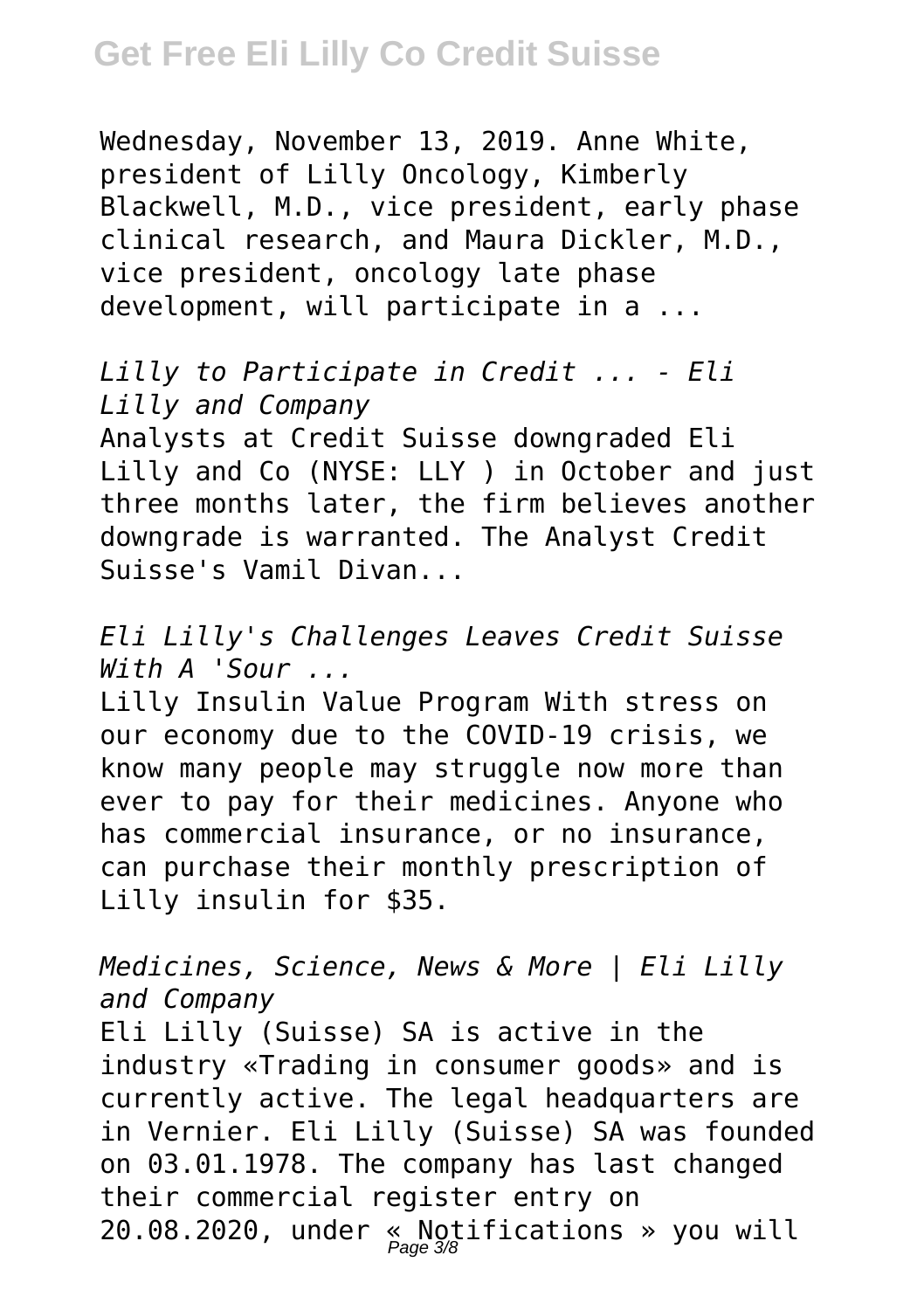find all changes.

*Eli Lilly (Suisse) SA, Vernier - Address & more - Moneyhouse* Credit Suisse has managed or co-managed a public offering of securities for the subject company (LLY.N) within the past 12 months. Credit Suisse has received investment banking related compensation from the subject company (LLY.N) within the past 12 months.

*Eli Lilly & Co. - Credit Suisse* Eli Lilly & Co (LLY) 5 References in this report to Credit Suisse include all of the subsidiaries and affiliates of Credit Suisse operating under its investment banking division. For more information on our structure, please use the

*Eli Lilly & Co (LLY) - Credit Suisse* INDIANAPOLIS, Nov. 8, 2018 /PRNewswire/ -- Eli Lilly and Company (NYSE: LLY) will participate in the Credit Suisse 27 th Annual Healthcare Conference on Tuesday, November 13, 2018. Enrique Conterno , senior vice president of Lilly and president of Lilly Diabetes and Lilly USA , will participate in a fireside chat at 3:40 p.m., Eastern Time.

*Lilly to Participate in Credit ... - Eli Lilly and Company* Eli Lilly and Company: Update to credit analysis - 2019 growth dampened by Cialis generics, but underlying growth prospects are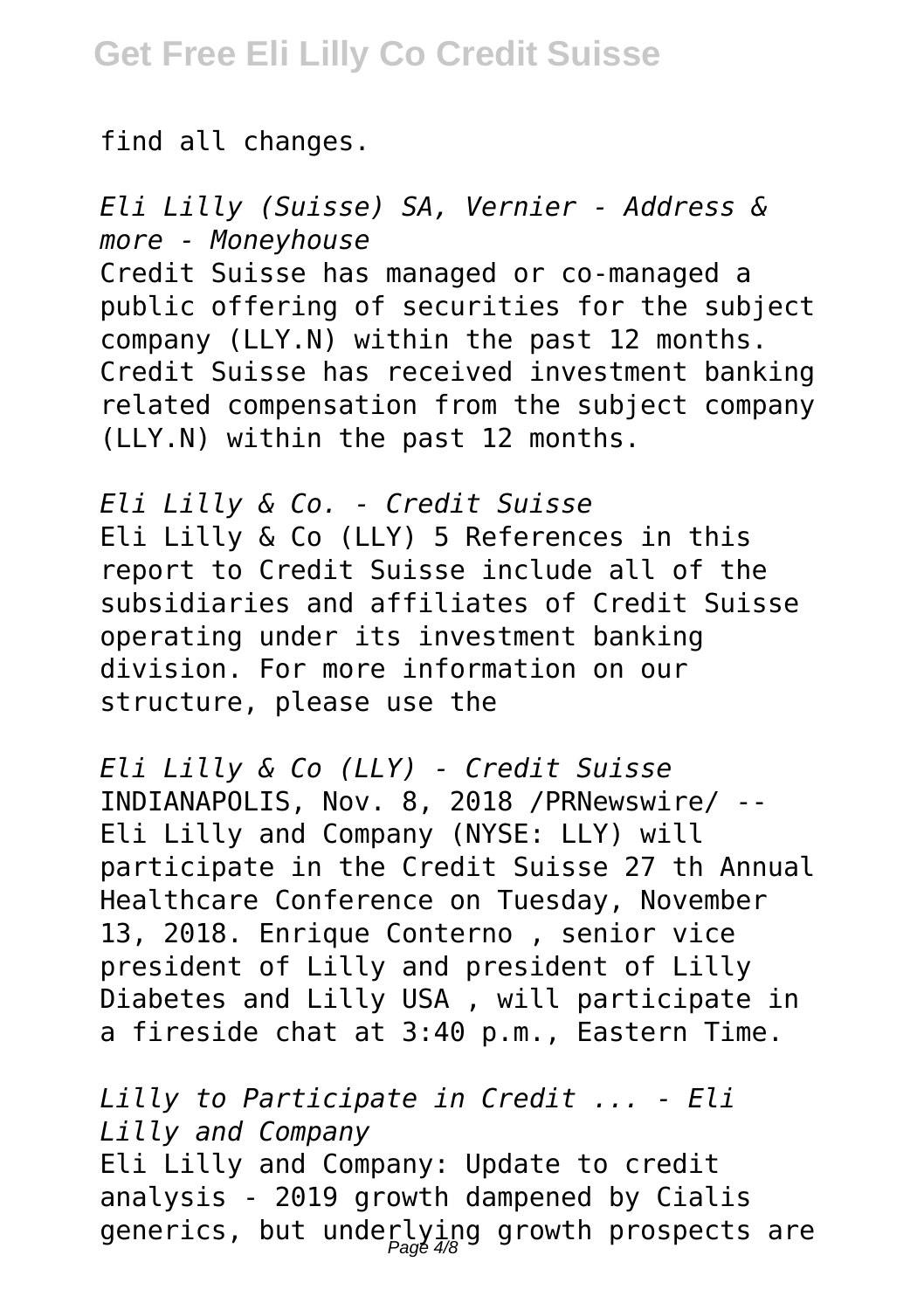solid. Moody's Investors Service 05 Sep 2018 Peer Snapshot Eli Lilly and Company - June 2018 (LTM): Peer Snapshot. Moody's Investors Service 24 Jul 2018 ...

*Eli Lilly and Company Credit Rating - Moody's* This may be an option, please contact the Lilly P2P Answer Center at 317-655-2700 or 877-511-1529 or via email at P2P Answer Center@Lilly.com. They will review your open invoices and provide the discount options available.

*Payments | Eli Lilly and Company* If you suspect that you are being contacted by an unauthorized recruiter or agent of Lilly or believe the offer is suspicious, you may e-mail your concerns to our security department at globalsecurity@lilly.com. You may also report suspicious fraud attempts to your local law enforcement agency or the FBI.

*Working at Eli Lilly and Company*

Credit Suisse may from time to time perform investment banking for, or solicit investment banking or other business from, any company mentioned. We or our employees may from time to time have a long or short position in any product discussed. These documents do not purport to contain all of the information that an interested party may desire.

*Credit Suisse - Important Information / Disclaimer ...*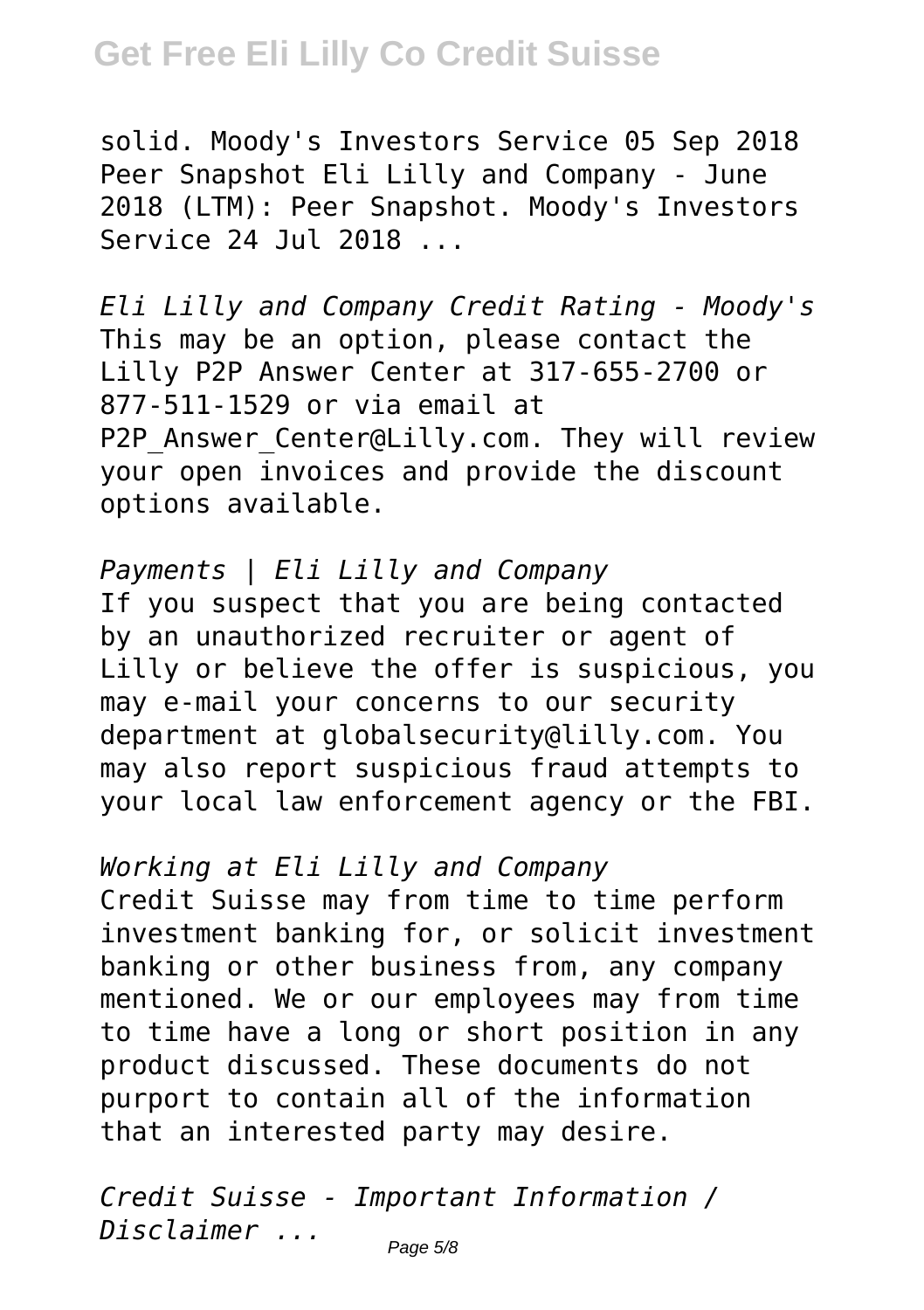Guidance Revised 01/02/19 Eli Lilly and Co Guidance and Investor Update Conference Call 12/19/18 Other Revised 11/25/18 Eli Lilly and Co at Credit Suisse Healthcare Conference 11/13/18 Earnings Revised 11/07/18 Q3 2018 Eli Lilly and Co Earnings Call 11/06/18 Other Revised 10/08/18 Eli Lilly and Co to Discuss EASD Presentations 10/04/18 Other Revised 09/18/18 Eli Lilly and Co at Morgan Stanley ...

*Lilly(Eli) & Co – Transcripts – BamSEC* (Bloomberg) -- AbCellera Biologics Inc., which is developing an antibody treatment for Covid-19 with Eli Lilly & Co., nearly tripled in the first day of trading after its initial public offering ...

*Thiel-Backed Developer of Covid-19 Therapy Surges in Debut*

Lilly to Participate in Credit Suisse 28th Annual Healthcare Conference PR Newswire INDIANAPOLIS, Nov. 4, 2019 INDIANAPOLIS, Nov. 4, 2019 /PRNewswire/ -- Eli Lilly and Company (NYSE:LLY) will...

*Lilly to Participate in Credit Suisse 28th Annual ...*

INDIANAPOLIS, Nov. 4, 2019 /PRNewswire/ -- Eli Lilly and Company will participate in the Credit Suisse 28th Annual Healthcare Conference on Wednesday, November 13, 2019. Anne White, president... | October 10, 2020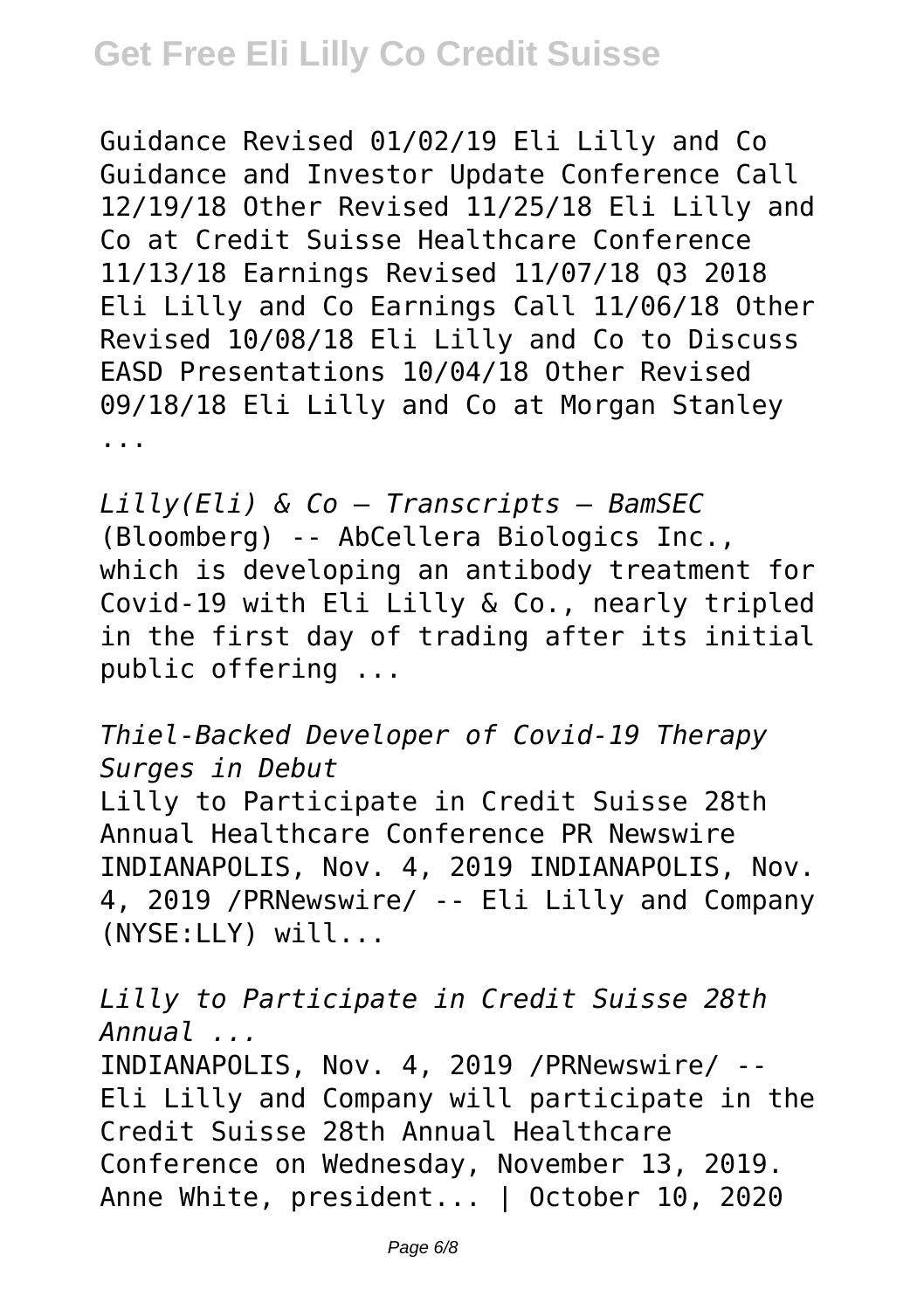*Eli Lilly and : Lilly to Participate in Credit Suisse 28th ...* Shares of Peter Thiel-backed AbCellera Biologics Inc, which is co-developing antibody therapies with Eli Lilly and Co for the treatment of COVID-19, surged in their debut on Friday, giving the ...

*AbCellera Biologics shares more than triple in stellar ...*

In a report released yesterday, Vamil Divan from Credit Suisse maintained a Buy rating on Eli Lilly & Co (NYSE: LLY), with a price target of \$91.The company's shares closed yesterday at \$79.64. According to TipRanks.com, Divan is a 5-star analyst with an average return of 12.7% and a 65.8% success rate. Divan covers the Healthcare sector, focusing on stocks such as Corvus Pharmaceuticals Inc ...

*Credit Suisse Maintains a Buy Rating on Eli Lilly & Co ...* U.S. stock futures erased early modest gains to trade mixed Friday, after the firstquarter gross domestic product was unexpectedly revised lower. The final...

*Top stories before the open Thursday - MarketWatch* Peter Thiel-backed biotech developer AbCellera Biologics Inc, which has partnered with Eli Lilly for its COVID-19 antibody drug, said on Monday it expects to raise up